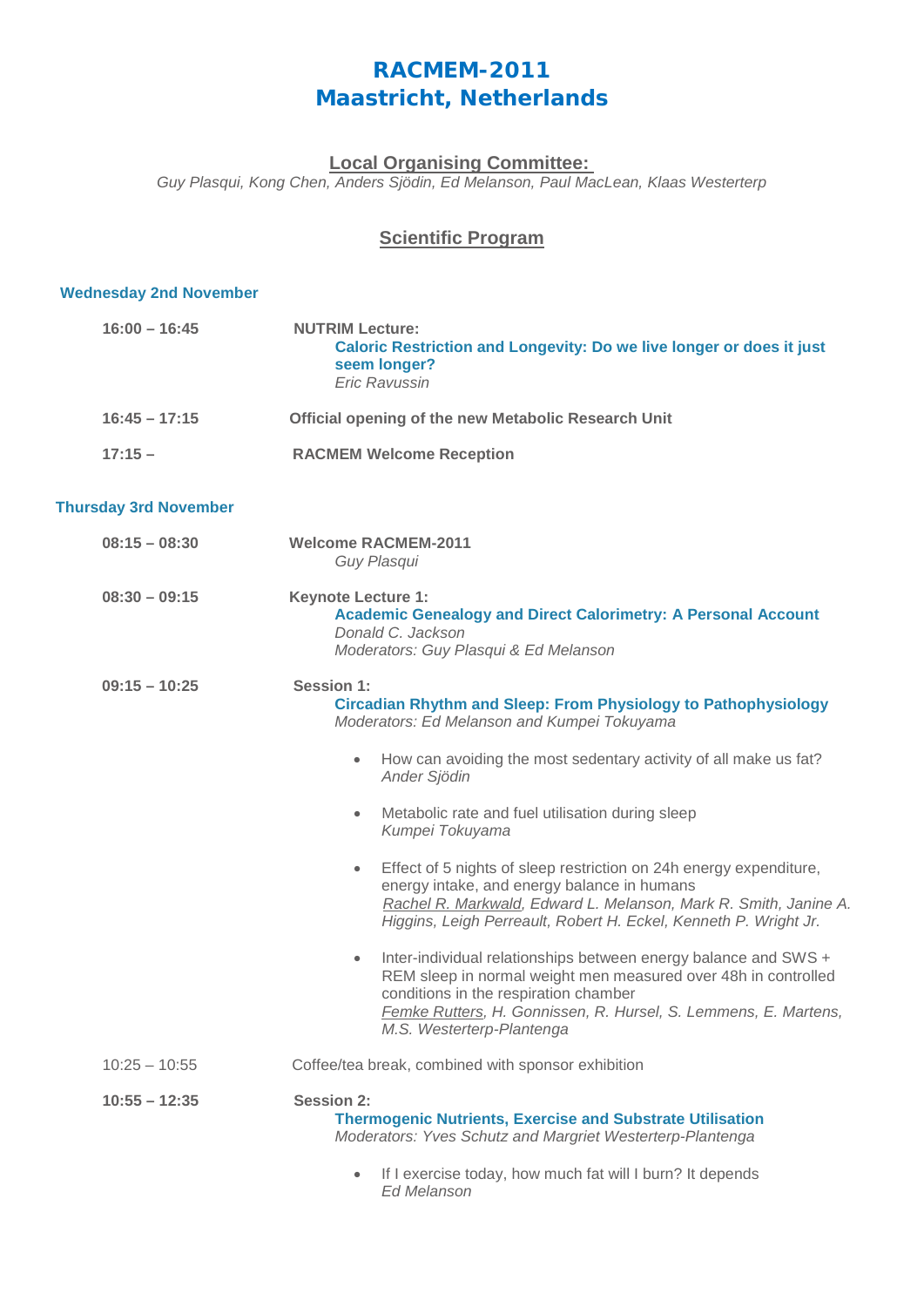|                 | Interaction but no synergism of thermogenic<br>$\bullet$<br>ingredients<br><b>Rick Hursel</b>                                                                                                                                                                                                                                                                                                                                     |
|-----------------|-----------------------------------------------------------------------------------------------------------------------------------------------------------------------------------------------------------------------------------------------------------------------------------------------------------------------------------------------------------------------------------------------------------------------------------|
|                 | Effects of epigallocatechin-3-gallate (EGCG) and caffeine on<br>$\bullet$<br>processes of thermogenesis in men during mild cold exposure<br>C. Gosselin and F. Haman                                                                                                                                                                                                                                                              |
|                 | Thermogenesis and oxidative fuel selection during a 24h arctic<br>$\bullet$<br>survival simulation<br>BM Pinet, Hynes Z, Basset FA, McGarr GW, Hartley GL, Taber MJ,<br>Ducharme MB, Cheung SS, Haman F.                                                                                                                                                                                                                          |
|                 | Is there a discrepancy in metabolic rate and substrate oxidation<br>$\bullet$<br>between sitting comfortably and lying down?<br>D Sarafian, Miles-Chan JL, Montani JP, Schutz Y, Dulloo AG.                                                                                                                                                                                                                                       |
|                 | Counteracting energy restriction effects on hunger and energy<br>$\bullet$<br>expenditure with single or mixed bio-active<br>ingredients<br>M. Westerterp-Plantenga, A Smeets, S. Lemmens, E Martens, P<br>Janssens, R Hursel.                                                                                                                                                                                                    |
| $12:35 - 14:15$ | Lunch / Poster Session / Sponsor exhibition / Tour of new metabolic facilities                                                                                                                                                                                                                                                                                                                                                    |
| $14:15 - 15:45$ | <b>Session 3:</b><br>Room Calorimeters and Their Application: Past, Present and Future<br>Moderators: Klaas Westerterp and Eric Ravussin                                                                                                                                                                                                                                                                                          |
|                 | Understanding energy regulation - Some clinical calorimetric<br>$\bullet$<br>observations in the context of an established perspective<br>Peter Murgatroyd                                                                                                                                                                                                                                                                        |
|                 | Back to the future: Making the tough choices in building and upgrading<br>$\bullet$<br>room calorimeters<br>Kong Chen                                                                                                                                                                                                                                                                                                             |
|                 | The Fire Of Life rekindled: Indirect calorimetry evolves from<br>$\bullet$<br>experimental tool to metabolism trendsetter<br><b>Paul Schoffelen</b>                                                                                                                                                                                                                                                                               |
|                 | Traceable calibration for room calorimeters<br>$\bullet$<br>Erica Wohlers, Jon Moon, Firoz Vohra, Nacy Butte                                                                                                                                                                                                                                                                                                                      |
|                 | Calculation of diet-induced thermogenesis in human metabolic<br>$\bullet$<br>chambers in the presence of exercise<br>RJ Brychta, Marinac CR, McMahon GC, Chen KY                                                                                                                                                                                                                                                                  |
| $15:45 - 16:05$ | Coffee/tea break, combined with sponsor exhibition                                                                                                                                                                                                                                                                                                                                                                                |
| $16:05 - 17:30$ | <b>Session 4:</b><br><b>Clinical Applications</b><br>Moderators: Anders Sjödin and Michael D. Jensen                                                                                                                                                                                                                                                                                                                              |
|                 | Adipose tissue fatty acid trafficking in context of whole body energy<br>$\bullet$<br>metabolism<br>Michael D. Jensen                                                                                                                                                                                                                                                                                                             |
|                 | Caloric restriction-like effects of 30 days of resveratrol (Resvidatm)<br>$\bullet$<br>supplementation on energy metabolism and metabolic profile in obese<br>humans<br>Silvie Timmers, Ellen Konings, Lena Bilet, Tineke van de Weijer, Joris<br>Hoeks, Sophie van der Krieken, Esther Moonen-Kornips, Gijs H.<br>Goosens, Matthijs K.C. Hesselink, Iris Kunze, Vera B. Schrauwen-<br>Hinderling, Ellen Blaak, Patrick Schrauwen |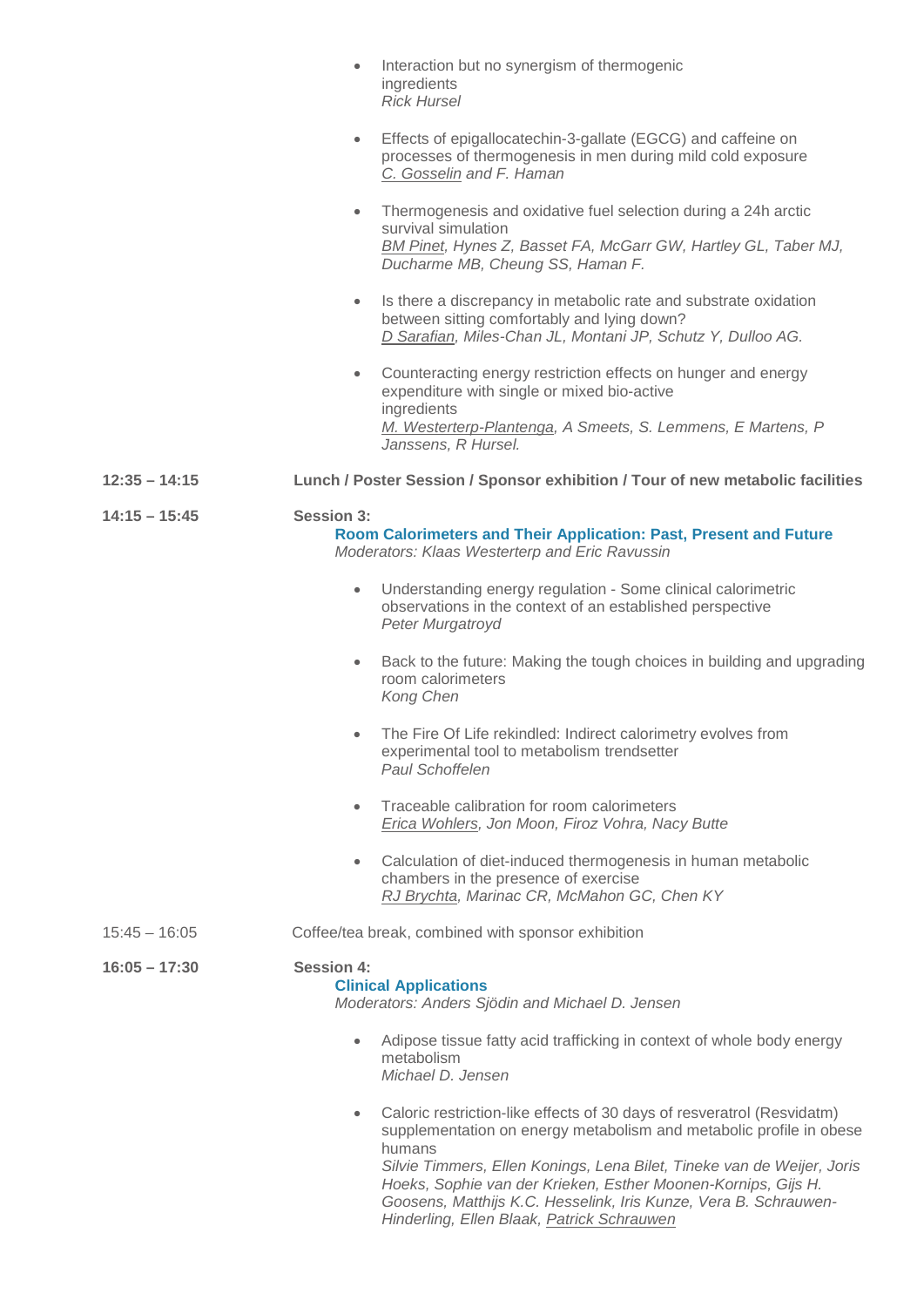| Energy expenditure and body composition: defining the norm<br>Laura Watson, Pip Raymond-Barker, Krishna Chatterjee, David<br>Savage, Les Bluck, Peter R Murgatroyd<br>Amount of walking in daily life is related to the O2 cost of walking in<br>$\bullet$<br>adults with bilateral spastic cerebral palsy<br>Hans Bussman, Slaman J, van den Berg-Emons HJG<br>Topical Debate: - Moderators: Abdul Dulloo, Kong Chen and Donald Jackson<br>$17:35 - 18:15$<br>Room Calorimeters: Why do we need them?<br>John Speakman vs. Eric Ravussin<br><b>Drinks and Conference Dinner</b><br>$19:00 -$<br><b>Friday 4th November</b><br>$08:20 - 09:00$<br>Keynote Lecture 2 - Moderators: Paul MacLean and John Speakman<br><b>What Constitutes Adaptive Thermogenesis in Body Composition</b><br><b>Regulation?</b><br><b>Abdul Dulloo</b><br>$09:00 - 10:25$<br><b>Session 5:</b><br><b>Recent Advances in Animal Calorimetry</b><br><b>Moderators: Patrick Even and Paul MacLean</b><br>Considerations for component analysis and normalization of energy<br>$\bullet$<br>expenditure data<br>Paul MacLean<br>Component analysis of calorimetry data in free moving/feeding<br>$\bullet$<br>animals<br><b>Patrick Even</b><br>rate from indirect calorimetry data in freely moving mice<br>Willems van Dijk<br>Attenuation of decreasing physical activity and improvement of<br>$\bullet$<br>monkeys<br>Yosuke Yamada, Ricki J. Coleman, Joseph W. Kemnitz, Scott T.<br>Baum, Rozalyn M. Anderson, Richard Weindruch, Dale A. Schoeller<br>Energy expenditure from voluntary activity makes an insignificant<br>contribution to whole organism energy balance in murine calorimetry<br>Sam Virtue and Antonio Vidal-Puig<br>Coffee/tea break, combined with sponsor exhibition<br>$10:25 - 10:50$<br><b>Session 6:</b><br>$10:50 - 12:30$<br><b>Adaptive Thermogenesis</b><br>Moderators: Anja Bosy-Westphal and Wouter van Marken Lichtenbelt<br>Brown adipose tissue thermogenesis and whole body energy<br>expenditure in adult humans<br>Wouter van Marken Lichtenbelt |  | Brown adipose tissue and cold-induced thermogenesis in morbidly<br>obese subjects before and after bariatric surgery<br>Guy H.E.J. Vijgen, Nichole D. Bouvy, G.J. Jaap Teule, Boudewijn<br>Brans, Patrick Schrauwen, Wouter D. van Marken Lichtenbelt |
|------------------------------------------------------------------------------------------------------------------------------------------------------------------------------------------------------------------------------------------------------------------------------------------------------------------------------------------------------------------------------------------------------------------------------------------------------------------------------------------------------------------------------------------------------------------------------------------------------------------------------------------------------------------------------------------------------------------------------------------------------------------------------------------------------------------------------------------------------------------------------------------------------------------------------------------------------------------------------------------------------------------------------------------------------------------------------------------------------------------------------------------------------------------------------------------------------------------------------------------------------------------------------------------------------------------------------------------------------------------------------------------------------------------------------------------------------------------------------------------------------------------------------------------------------------------------------------------------------------------------------------------------------------------------------------------------------------------------------------------------------------------------------------------------------------------------------------------------------------------------------------------------------------------------------------------------------------------------------------------------------------------------------------------------------------------------|--|-------------------------------------------------------------------------------------------------------------------------------------------------------------------------------------------------------------------------------------------------------|
|                                                                                                                                                                                                                                                                                                                                                                                                                                                                                                                                                                                                                                                                                                                                                                                                                                                                                                                                                                                                                                                                                                                                                                                                                                                                                                                                                                                                                                                                                                                                                                                                                                                                                                                                                                                                                                                                                                                                                                                                                                                                        |  |                                                                                                                                                                                                                                                       |
|                                                                                                                                                                                                                                                                                                                                                                                                                                                                                                                                                                                                                                                                                                                                                                                                                                                                                                                                                                                                                                                                                                                                                                                                                                                                                                                                                                                                                                                                                                                                                                                                                                                                                                                                                                                                                                                                                                                                                                                                                                                                        |  |                                                                                                                                                                                                                                                       |
|                                                                                                                                                                                                                                                                                                                                                                                                                                                                                                                                                                                                                                                                                                                                                                                                                                                                                                                                                                                                                                                                                                                                                                                                                                                                                                                                                                                                                                                                                                                                                                                                                                                                                                                                                                                                                                                                                                                                                                                                                                                                        |  |                                                                                                                                                                                                                                                       |
|                                                                                                                                                                                                                                                                                                                                                                                                                                                                                                                                                                                                                                                                                                                                                                                                                                                                                                                                                                                                                                                                                                                                                                                                                                                                                                                                                                                                                                                                                                                                                                                                                                                                                                                                                                                                                                                                                                                                                                                                                                                                        |  |                                                                                                                                                                                                                                                       |
|                                                                                                                                                                                                                                                                                                                                                                                                                                                                                                                                                                                                                                                                                                                                                                                                                                                                                                                                                                                                                                                                                                                                                                                                                                                                                                                                                                                                                                                                                                                                                                                                                                                                                                                                                                                                                                                                                                                                                                                                                                                                        |  |                                                                                                                                                                                                                                                       |
|                                                                                                                                                                                                                                                                                                                                                                                                                                                                                                                                                                                                                                                                                                                                                                                                                                                                                                                                                                                                                                                                                                                                                                                                                                                                                                                                                                                                                                                                                                                                                                                                                                                                                                                                                                                                                                                                                                                                                                                                                                                                        |  |                                                                                                                                                                                                                                                       |
|                                                                                                                                                                                                                                                                                                                                                                                                                                                                                                                                                                                                                                                                                                                                                                                                                                                                                                                                                                                                                                                                                                                                                                                                                                                                                                                                                                                                                                                                                                                                                                                                                                                                                                                                                                                                                                                                                                                                                                                                                                                                        |  |                                                                                                                                                                                                                                                       |
|                                                                                                                                                                                                                                                                                                                                                                                                                                                                                                                                                                                                                                                                                                                                                                                                                                                                                                                                                                                                                                                                                                                                                                                                                                                                                                                                                                                                                                                                                                                                                                                                                                                                                                                                                                                                                                                                                                                                                                                                                                                                        |  |                                                                                                                                                                                                                                                       |
|                                                                                                                                                                                                                                                                                                                                                                                                                                                                                                                                                                                                                                                                                                                                                                                                                                                                                                                                                                                                                                                                                                                                                                                                                                                                                                                                                                                                                                                                                                                                                                                                                                                                                                                                                                                                                                                                                                                                                                                                                                                                        |  |                                                                                                                                                                                                                                                       |
|                                                                                                                                                                                                                                                                                                                                                                                                                                                                                                                                                                                                                                                                                                                                                                                                                                                                                                                                                                                                                                                                                                                                                                                                                                                                                                                                                                                                                                                                                                                                                                                                                                                                                                                                                                                                                                                                                                                                                                                                                                                                        |  | Estimation of activity-related energy expenditure and resting metabolic<br>Jan Bert van Klinken, Sjoerd A.A. van den Berg, Louis M. Havekes, Ko                                                                                                       |
|                                                                                                                                                                                                                                                                                                                                                                                                                                                                                                                                                                                                                                                                                                                                                                                                                                                                                                                                                                                                                                                                                                                                                                                                                                                                                                                                                                                                                                                                                                                                                                                                                                                                                                                                                                                                                                                                                                                                                                                                                                                                        |  | metabolic cost for movement by long-term caloric restriction in rhesus                                                                                                                                                                                |
|                                                                                                                                                                                                                                                                                                                                                                                                                                                                                                                                                                                                                                                                                                                                                                                                                                                                                                                                                                                                                                                                                                                                                                                                                                                                                                                                                                                                                                                                                                                                                                                                                                                                                                                                                                                                                                                                                                                                                                                                                                                                        |  |                                                                                                                                                                                                                                                       |
|                                                                                                                                                                                                                                                                                                                                                                                                                                                                                                                                                                                                                                                                                                                                                                                                                                                                                                                                                                                                                                                                                                                                                                                                                                                                                                                                                                                                                                                                                                                                                                                                                                                                                                                                                                                                                                                                                                                                                                                                                                                                        |  |                                                                                                                                                                                                                                                       |
|                                                                                                                                                                                                                                                                                                                                                                                                                                                                                                                                                                                                                                                                                                                                                                                                                                                                                                                                                                                                                                                                                                                                                                                                                                                                                                                                                                                                                                                                                                                                                                                                                                                                                                                                                                                                                                                                                                                                                                                                                                                                        |  |                                                                                                                                                                                                                                                       |
|                                                                                                                                                                                                                                                                                                                                                                                                                                                                                                                                                                                                                                                                                                                                                                                                                                                                                                                                                                                                                                                                                                                                                                                                                                                                                                                                                                                                                                                                                                                                                                                                                                                                                                                                                                                                                                                                                                                                                                                                                                                                        |  |                                                                                                                                                                                                                                                       |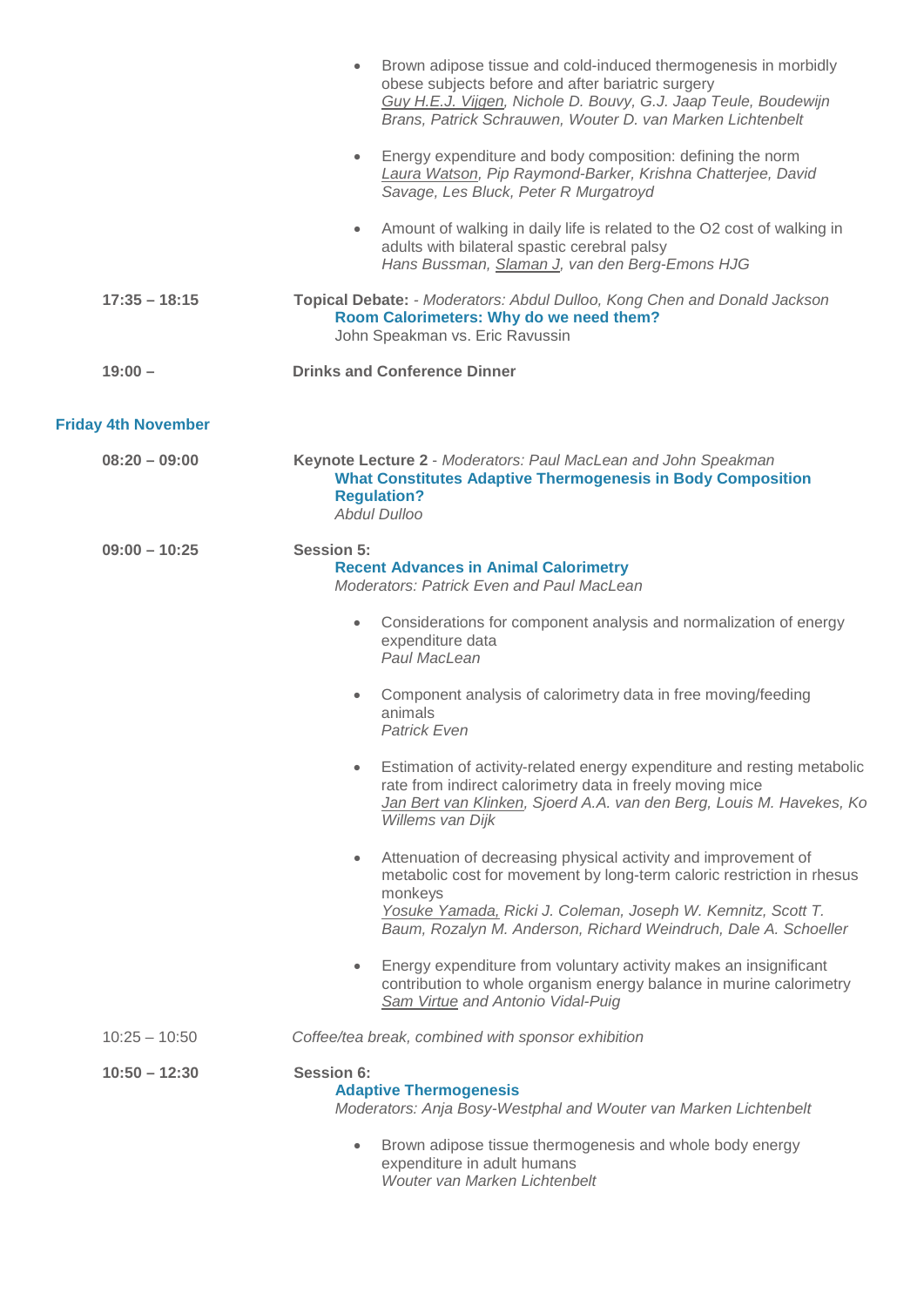|                 | Adaptive thermogenesis, glucose-induced thermogenesis and activity<br>energy expenditure during controlled over- and<br>underfeeding<br>Anja Bosy-Westphal, Wiebke Later, Merit Lagerpusch, Janna Enderle,<br>Ben Eggeling, Ulrike Preuss, Detlef Pape, Manfred J Müller |
|-----------------|--------------------------------------------------------------------------------------------------------------------------------------------------------------------------------------------------------------------------------------------------------------------------|
|                 | Contribution of brown adipose tissue to whole-body energy<br>$\bullet$<br>expenditure in humans<br>Masayuki Saito, Sayuri Aita, Takeshi Yoneshiro                                                                                                                        |
|                 | Brown adipose tissue volume correlates inversely to shivering intensity<br>$\bullet$<br>in cold-exposed men<br>Denis P Blondin, Sébastien M Labbé, Denis Richard, Eric E. Turcotte,<br>André C. Carpentier, François Haman                                               |
|                 | Adapative thermogenesis in girls with varying body fat content<br>$\bullet$<br>Verena Haas, D. Stark, K Gaskin, M. Kohn, S. Clarke, MJ Müller                                                                                                                            |
|                 | Nonshivering thermogenesis and its adequate measurement in<br>۰<br>metabolic studies<br>Jan Nedergaard and Barbara Cannon                                                                                                                                                |
| $12:30 - 13:55$ | Lunch / Poster Session / Sponsor exhibition / Tour of new metabolic facilities                                                                                                                                                                                           |
| $13:55 - 15:30$ | <b>Session 7:</b><br><b>Accelerometry, Physical Activity and Energy Expenditure</b><br>Moderators: Kong Chen and Guy Plasqui                                                                                                                                             |
|                 | Habitual physical activity assessment with accelerometers: new<br>$\bullet$<br>insights and validation studies<br>Guy Plasqui                                                                                                                                            |
|                 | Improved activity energy expenditure assessment with activity-type<br>$\bullet$<br>specific equations based on accelerometer activity<br>counts                                                                                                                          |
|                 | Alberto Bonomi, Carol Morosi, Antonio Latorre, Niek Lamberts,<br><b>Fancesco Sartor</b>                                                                                                                                                                                  |
|                 | How much do we NEAT?<br>Bernard Duvivier, Michelle A. Bremers, Antonis Antoniou, Marleen<br>Kars, Nicolaas C. Schaper, Hans H.C.M Savelberg                                                                                                                              |
|                 | The study of physical acitivty by biomechanical modeling, motion<br>$\bullet$<br>sensors and whole-room indirect calorimeter<br>Kuan Zhang, F. Xavier Pi-Sunyer, Zhicheng Liu                                                                                            |
|                 | A new method to estimate energy expenditure from abdominal and rib<br>۰<br>cage distances<br>Gastinger S, Nicolas G, Sorel S, Sefat H, Prioux J                                                                                                                          |
|                 | Accuracy of a combined heart rate and motion sensor for the<br>۰<br>measurement of energy expenditure in elite junior basketball players<br>DA Santos, Silva AM, Matias CN, Sardinha LB                                                                                  |
| $15:30 - 16:05$ | <b>Session 8:</b><br><b>Controversies</b><br>Moderators: Jan Nedergaard and Lilian De Jonge                                                                                                                                                                              |
|                 | Energy gap assessment in the aetiology of the obesity epidemic in the<br>۰<br>UK and USA: From multiple assumptions to flawed conclusions?<br><b>Yves Schutz</b> , Nuala M. Byrne, Abdul Dulloo, Andrew P. Hills                                                         |
|                 | Decreased energy expenditure upon cold exposure: Possible role of<br>Arrhenius Law?                                                                                                                                                                                      |

*Boris Kongma, Frijns AJH, Saris WHM, van Steenhoven AA, van Marken Lichtenbelt WD*